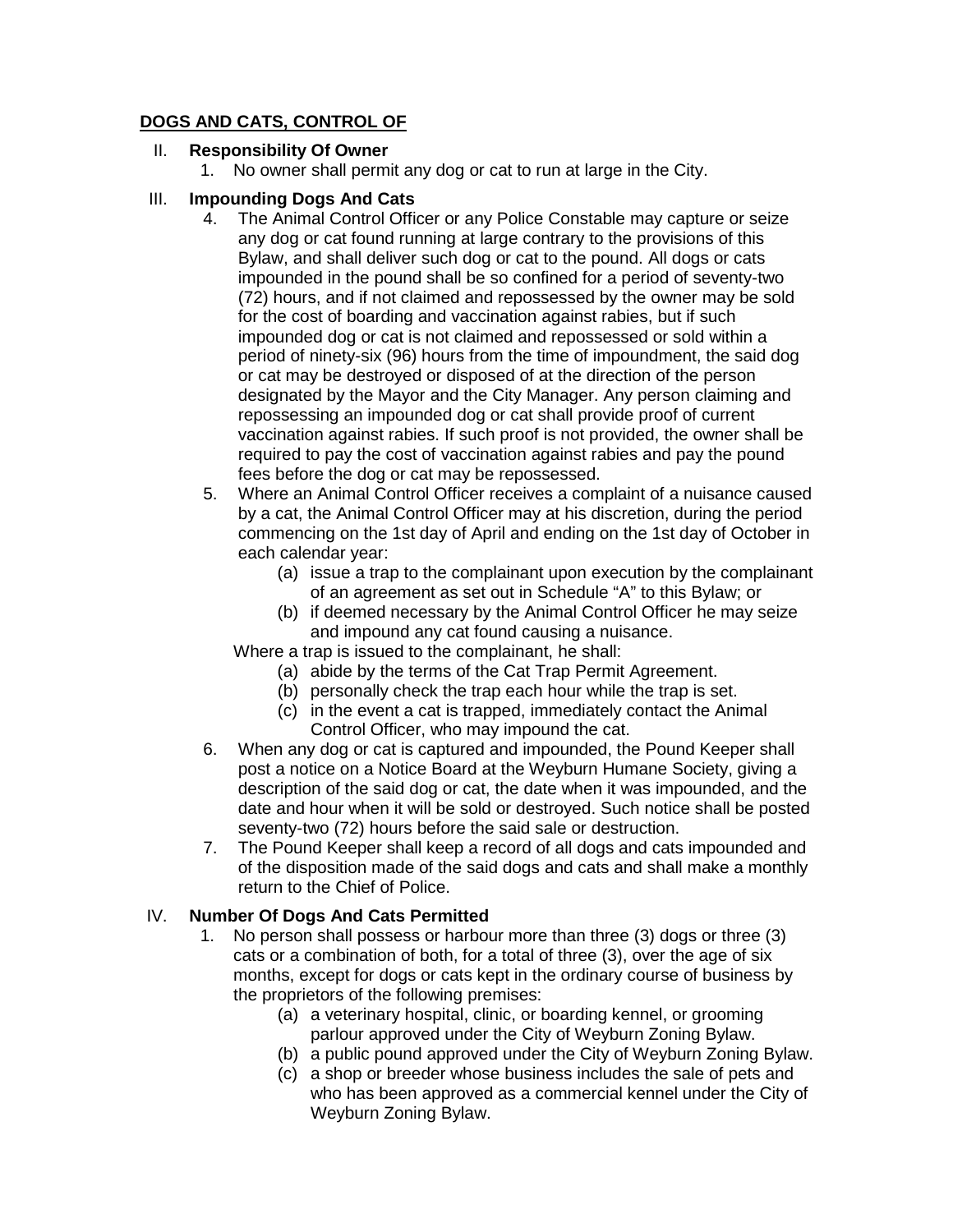(d) a shelter operated by an association or society incorporated for the purpose of the protection and humane treatment of animals approved under the City of Weyburn Zoning Bylaw.

# V. **Dangerous Dogs Or Cats**

1. If upon information or complaint it is alleged that a dog or cat has bitten or attempted to bite any person, and if it appears to a Judge or Justice of the Peace having disposition of the information or complaint that the dog or cat is dangerous, the Judge or Justice of the Peace may make an Order directing that the dog or cat be kept by the owner or keeper under proper control or destroyed, and that a person failing to comply with such an Order shall be liable of a fine of not less than \$25 per day or more than \$250 for each day during which the failure continues. When a dog or cat is ordered to be destroyed, the Judge may by the same Order direct a named person to destroy the dog or cat.

Provided that in the event the owner or keeper of the dog or cat cannot be ascertained by the Judge or Justice of the Peace, the Judge or Justice of the Peace may direct any person to seize and destroy such dog or cat. Provided further any dog or cat suspected of having rabies shall not be killed but shall be secured and isolated for ten (10) days and the matter immediately reported to the Medical Health Officer whose instructions shall be carried out.

2. Every dangerous dog or cat that is found off the premises upon which it is habitually kept and not under the control of any person, may be killed by the Chief of Police or his designate.

#### VII. **Animal Abandonment**

- 1. No person shall willfully fail to provide shelter or care to an animal in such a way as to desert or abandon such animal for which that person is an owner.
- 2. No person shall abandon any animal on the property of the Weyburn Humane Society without formally surrendering such an animal to the Weyburn Humane Society and paying all surrendering fees as charged by the Weyburn Humane Society.
- 3. No person shall willfully fail to claim an animal that is being held at the Weyburn Humane Society and for which he is an owner.

### VIII. **Miscellaneous Offences**

- 1. Any owner, possessor or harbourer of any dog that has bitten or attempted to bite any person or animal, or is found chasing or barking at any pedestrian, vehicle or animal on a public thoroughfare, shall be in violation of this bylaw.
- 2. Any person who owns, keeps or harbours any dog which by loud and frequent howling or yelping, or any cat which by loud and frequent caterwauling, or in any other manner or way causes annoyance or disturbance to inhabitants of the City, shall be in violation of this bylaw.
- 3. Any person teasing a dog or cat, enticing a dog or cat, or baiting or throwing objects at a dog or cat confined within its owner's property shall be in violation of this bylaw.
- 4. Every person having ownership or control of a dog or cat shall immediately remove all excrement left by such dog or cat in any public place in the City or in any private place in the City to which access has not been expressly permitted by the owner or occupant thereof. Any such person failing to immediately remove such excrement shall be in violation of this Bylaw.